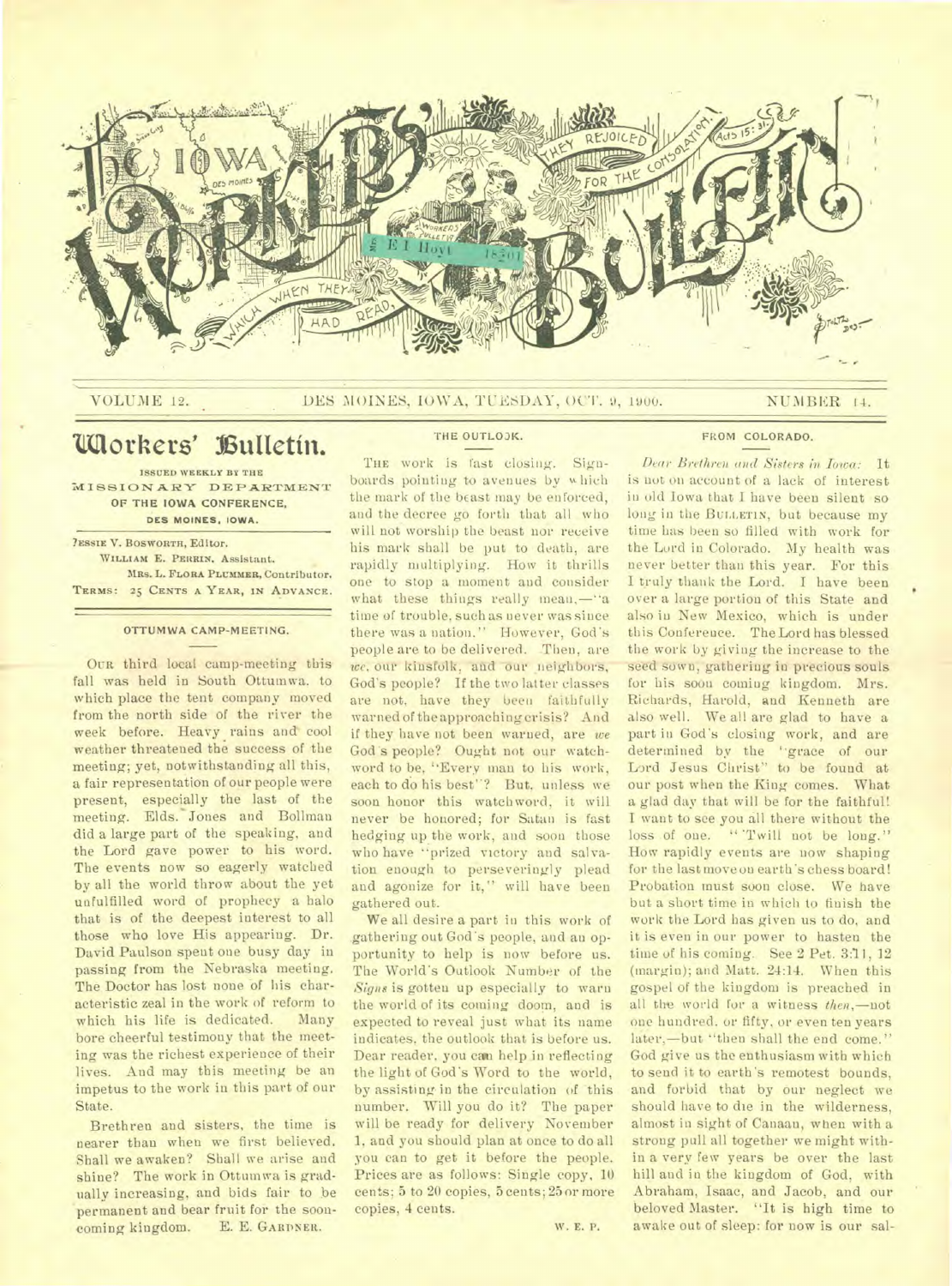vation nearer than when we believed. The night is far spent, the day is at hand."

The Colorado camp-meeting this year was held at Harman, a suburb of Denver. There was a good attendance, although not quite as large as last year, on account of the fact that the Conference will be held separate from the camp-meeting this year as an experiment. It will convene at Boulder during the holidays. The camp-meeting was one of the best ever held in the State. While there was some outside help, the home ministers took the burden of the work; and the people from all over the State heard their own ministers, and knew that God was with them. This, I believe, is as it should be. As Eld. J. M. Rees goes to Misspuri at once to preside there, Eld. G. F. Watson was chosen President for the remainder of the Conference year. There were a goodly number of former Iowa people at the meeting. We are quite at home in Colorado now. God's people are the same everywhere. We have also become greatly attached to the mountains. I hope it may be my privilege to be with you at your next annual camp-meeting. The one held this year was the first Iowa campmeeting I have missed in fourteen years. I could hardly stay away, and am planning to be there next time if the Lord wills. With Christian love to all, I am,

Your brother in the work,

H. M. J. RICHARDS. *Loveland, Col., Sept. 24.* 

### **SHALL WE STUDY THE MESSAGE?**

"O, **HOW** few know the day of their<br>visitation! How few, even among How few, even among those who claim to believe present truth, understand the signs of the times, or what they are to experience before the end .... Among the people of God there is blindness of mind and hardness of heart, although God has manifested inexpressible mercy toward us.... The Lord God of heaven would have the *entire church* devising ways and means whereby high and low, rich and poor, may hear the message of truth. To-day there are a few who are heartily serving God. The most of those who compose our congregations are spiritually dead in trespasses and sins. They come and go like the door upon its hinges. For years they have listened to the most solemn, soul-stirring truths, but have not practiced them. ..The people have listened to too

much sermonizing. *"—Home Missionary*  Work.

"The great danger with our people has been that of depending upon men, and making flesh their arm. Those who have *not been in the habit of searching the Bible for themselves,* or weighing . evidence, have confidence in leading men, and accept the decisions they make; thus many .will reject the very messages God sends to his people, if these leading brethren do not accept them.\*\*— *Gospel Workers.* 

"A revival in Biole study is needed throughout the world. Attention is to be called, not to the assertions of men, but to the Word of God.... The study of God's Word is to take the place of the study of books that have led the mind away from the truth."—An *Appeal for Missions.* 

"We must study the truth for ourselves. No man should be relied upon to think for us, no matter who he is." *—Gospel Workers.* 

"Times that will try men's souls are just before us; and those who are weak in the faith will not stand the test of those days of peril.... The great truths of revelation are to *be carefully studied;*  for we shall all want an intelligent knowledge of the Word of God.... The Christian is required to be *diligent in searching the Scriptures,* to read over and over again the truths of God's Word. Willful ignorance on this subject endangers the Christian life and character.. ..Our people need to understand the oracles of God; they need to have a systematic knowledge of the principles of revealed truth, which will fit them for what is coming upon the earth. and prevent them from being carried about by every wind of doctrine.... In the Scriptures thousands of gems of truth lie hidden from the surface seeker.... Every day you should learn something *new* from the Scriptures. Search them as for hid treasures, for they contain the words of eternal life. "-Testimony No. 32.

Dear reader, can you read these lines and not feel that the Spirit of God indited the plan for the Reading Circle? In view of the warnings and admonitions contained herein, can you afford to persuade yourself that it has been introduced among us only as a fad, and that it is not at all necessary that you spend your time with it? Consider these things carefully; prayerfully. The great day of God is just before us, in which we shall have to give account for all our neglected priviliges and opportunities. shall we answer when called to render<br>our account? DELLA WALLACE. DELLA WALLACE.

## FIELD REPORTS.

### **GRANDVIEW.**

KNOWING our brethren and sisters are interested in our work and workers, I send in a brief report. Bro. C. Rentfro, who is canvassing and visiting and assisting with the music at the tent, and I are now alone in the work here. Bro. Iden is at Ottumwa working with the special number of the *G ,od Health,* and Bro. E. H. Adams and Miss Anna McDonald are at their homes on account of sickness.

Our attendance is not as large as it was, although from thirty to fifty attend each evening yet, but the interest is good. I have just spoken three times on the Sabbath question, once on consecration, and once on temperance. As yet, none have expressed any feeling as to the truth, but a number are studying; thus, we hope for some fruit from this place. Remember the work here in your prayers. U. P. Long.

### **GRAND JUNCTION AND MINBURN.**

**WE** closed our second series of meetings at the first named place Sept. 23, having continued about a week. Affairs were such that it seemed advisable to pitch the tent there a second time. One of the leading ministers had spoken against us, misrepresenting our work very much. There seemed to be a desire on the part of some to hear *the*  other side of the question again. To us the prospects for a good attendance seemed quite promising, but in this we were disappointed. We trust, however, that some good was accomplished by the second effort. Two persons expressed their intention of living up to the light that has shone upon them from God's Word, and we trust *that*  one or two others will eventually decide to yield obedience. These, with the two families already there, will meet for Sabbath-school. Rarely do we see a more united and determined effort on the part of ministers to oppose the truth. Every minister in town turned against us. Mention was often made of us and our work in their prayers, that God might deliver them from the terrible calamity that had befallen them, and that this awful delusion might be sunken in the bottom of the sea. But for all this, the truth has some friends there; and though we did not see the desired results, we endeavored to do faithfully our part, trusting in God for the increase.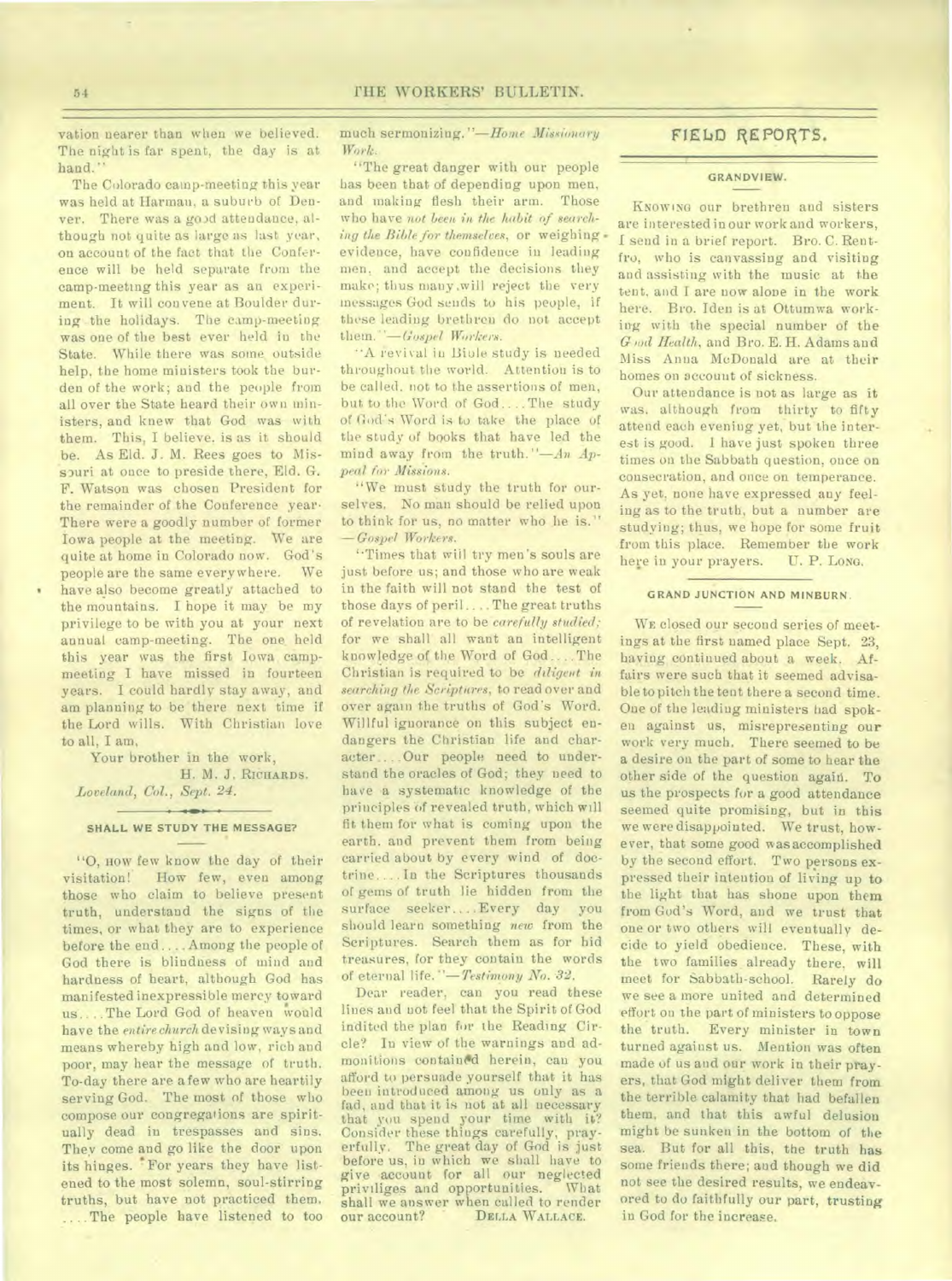One week ago to-day we came to Minburn, and commenced meetings on Friday evening, with a good hearing. The people-seem very kindly •disposed, and we believe there are some sincere souls here who long for the truth. Our prayer is that we may be able in some way to reach them. We feel the need of God's help and guidance much. Though the work moves hard at times and darkness surrounds us, we rejoice in the hope of the gospel, and are glad to know that soon darkness will be displaced by eternal light. When the tempests of this life are over, may we, with God's faithful of all ages, enter that rest pre-,pared from the foundation of the world.

J. S. HART, WM. J. JOHNSON. *Oct. 3.* **A. W. JOHNSON.** 

THE Bible has an answer to every -question of the inquirer, to every fear -of the doubter, to every quibble of the skeptic. You and I have only begun to study the Word of God. It is a great mine. We have been picking up nuggets on the surface. Let us make it -our companion, the man of our counsel, the strength of our life. Let us live in its atmosphere, saturate our memory with its riches, stake out our life on its promises. Two things are to lead a recreant, wayward, wandering church back to God, and prepare it for the greatest revival of human history,—the -study of the Bible and the baptism of the Holy Ghost-the Spirit and the Spirit's sword.-Sel.

### THE BOOK WORK.

#### ARISE, SHINE!

Now then we are ambassadors for Christ, as 'though God did beseech you by us; we pray you, In Christ's stead, be ye reconciled to God. 2 Cor. 5:20.

These words set forth the sacred character of the work of God. Those who are connected with any branch of God's cause should have a realization -of the importance of the work they- are doing, that unto them is committed the sacred work of representing God to the world, of imparting the knowledge of his divine character, so that the rebels against his government may learn to know him and to be reconciled to him.

• Especially do we as canvassers need to realize that this work is the work of .God, and that we are laborers together with him. The work of many canvassers bears testimony to the fact

that they do not appreciate the importance of the work they are doing. They make it secondary to their own interests. They work two or three hours a day and two or three days a week, and some weeks not at all. They skip from one place to another in search of better territory, and are easily discouraged if they meet with difficulties or the work seems to go a little slow, and finally they drop out altogether. Then they announce that the canvassing work is a failure, or that they are not qualified for that work. The latter is probably true, but the principal qualifications lacking are thorough consecration and push. Such half-hearted work does more harm to the cause of God than all the books they have sold will do good; for it has a tendency to discourage others who would enter the work ....The Lord says: "The canvassing work is an important field for labor, and the intelligent, God-fearing canvasser occupies a position equal to that of the gospel minister.".... "We have no time to lose. The end is near. The passage from place to place to spread the truth will soon be hedged with dangers on the right hand and on the left. Everything will be placed to obstruct our way, so we shall not be able to do that which is possible to be done now ....Soon it will be more difficult than we can imagine. God help us to keep in the channel of light, to work with our eyes fastened on Jesus our leader, and patiently, perseveringly press on to gain the victory.

Is it not time, dear fellow canvassers, that we institute a radical reform in our work in this respect?--Is it not time that we devote our lives unreservedly to this work, and go at it in sober earnest?—*F. E. Painter, in Key-*<sup>\*</sup> *stone Gleaner.* 

| ING SEPT. 28, 1900.<br>Hrs. Ord. Val. Helps.<br>THE COMING KING.<br>Nelle Schoberg14 2 \$2.00<br>Susan Haskell 20 7 7.00<br>\$1.45<br>5.00<br>COMING KING AND LADIES' GUIDE.<br>Mrs. Arthur Rhoads19 8 \$13.50<br>\$1.50<br>BIBLE READINGS AND COMING KING.<br>O. C. Haughsted  29 5 $$12.00$<br><b>R2.25</b><br>DELIVERIES.<br>Books. Value. Helps. Lost.<br>Harriett Fuller 1 \$ 3.50 \$ 3.50<br>5<br>Mrs. Arthur Rhoads 5 5.00<br>SUMMARY.<br>$\overline{7}$ | CANVASSING REPORT FOR WEEK END. |  |    |
|-----------------------------------------------------------------------------------------------------------------------------------------------------------------------------------------------------------------------------------------------------------------------------------------------------------------------------------------------------------------------------------------------------------------------------------------------------------------|---------------------------------|--|----|
|                                                                                                                                                                                                                                                                                                                                                                                                                                                                 |                                 |  |    |
|                                                                                                                                                                                                                                                                                                                                                                                                                                                                 |                                 |  |    |
|                                                                                                                                                                                                                                                                                                                                                                                                                                                                 |                                 |  |    |
|                                                                                                                                                                                                                                                                                                                                                                                                                                                                 |                                 |  |    |
|                                                                                                                                                                                                                                                                                                                                                                                                                                                                 |                                 |  |    |
|                                                                                                                                                                                                                                                                                                                                                                                                                                                                 |                                 |  |    |
|                                                                                                                                                                                                                                                                                                                                                                                                                                                                 |                                 |  |    |
|                                                                                                                                                                                                                                                                                                                                                                                                                                                                 |                                 |  |    |
|                                                                                                                                                                                                                                                                                                                                                                                                                                                                 |                                 |  |    |
|                                                                                                                                                                                                                                                                                                                                                                                                                                                                 |                                 |  |    |
|                                                                                                                                                                                                                                                                                                                                                                                                                                                                 |                                 |  |    |
|                                                                                                                                                                                                                                                                                                                                                                                                                                                                 |                                 |  |    |
|                                                                                                                                                                                                                                                                                                                                                                                                                                                                 |                                 |  |    |
|                                                                                                                                                                                                                                                                                                                                                                                                                                                                 |                                 |  |    |
|                                                                                                                                                                                                                                                                                                                                                                                                                                                                 |                                 |  |    |
|                                                                                                                                                                                                                                                                                                                                                                                                                                                                 |                                 |  |    |
|                                                                                                                                                                                                                                                                                                                                                                                                                                                                 |                                 |  |    |
|                                                                                                                                                                                                                                                                                                                                                                                                                                                                 |                                 |  |    |
|                                                                                                                                                                                                                                                                                                                                                                                                                                                                 |                                 |  | 27 |

### Value of \$ 39.50 " " helps sold \$ 31.70 Total value *.................. ........***...... \$ 71.20** Value of deliveries 2103.00

# THE SABBATH-SCHOOL.

#### **CONDUCTED BY MRS. JESSIE** L. **ADAMS.**

### REPORT OF OTTUMWA CAMP-MEETING SABBATH-SCHOOL.

AT 8:30 A. M., Sept. 29, the officers and teachers were in their places, ready to welcome their pupils. Miss A. Helen Wilcox acted as superintendent of the senior division, and No. 242 of the Hymnal was sung to open. Led by Eld. B. E. Fullmer, all hearts were then lifted to God for his blessing upon the school.

Eld. Frank Washburn occupied a part of the time for the general review *by* offering some valuable thoughts on the importance of studying the principles upon which scripture is based. The grand underlying principle in this case is righteousness by faith in Christ, rather than by compliance with the requirements of the law, or justification by works. When we receive Christ, we receive by faith justification in all its fullness, and this is the only possible way to fulfill the requirements of the law. Eld, C. P. Bollman spoke on the subject of Missions, giving an interesting sketch of the history of Sabbath-school donations, the surplus first having been used by California to open the work in Australia. To this effort was largely due the establishment of the work in that field. About twelve minutes were spent in class recitations.

In the primary division, Mrs. E. E. Gardner acted as superintendent, and conducted the review. There were six classes, and all the little ones seemed interested.

|               | No. present in senior division | 97           |
|---------------|--------------------------------|--------------|
| $-14$ , $-17$ | primary "                      | 38           |
|               |                                | $\mathbf{B}$ |
|               |                                | 19           |
|               |                                |              |
|               | MRS. EVA SHIVELY, Sec.         |              |

DR. TRUMBULL tells us that "Two classes of persons, however, ought to attend Sabbath-school whenever they can do so; they include all who can learn anything from the Bible, and all who can teach its truths to those who need to learn them. The only persons who would fairly- seem to have no place in the Sabbath-school are those who can neither teach nor learn."

"THE difference between the good and bad does not depend on their circumstances, but on, their nature. Tares and wheat grow in the same field."